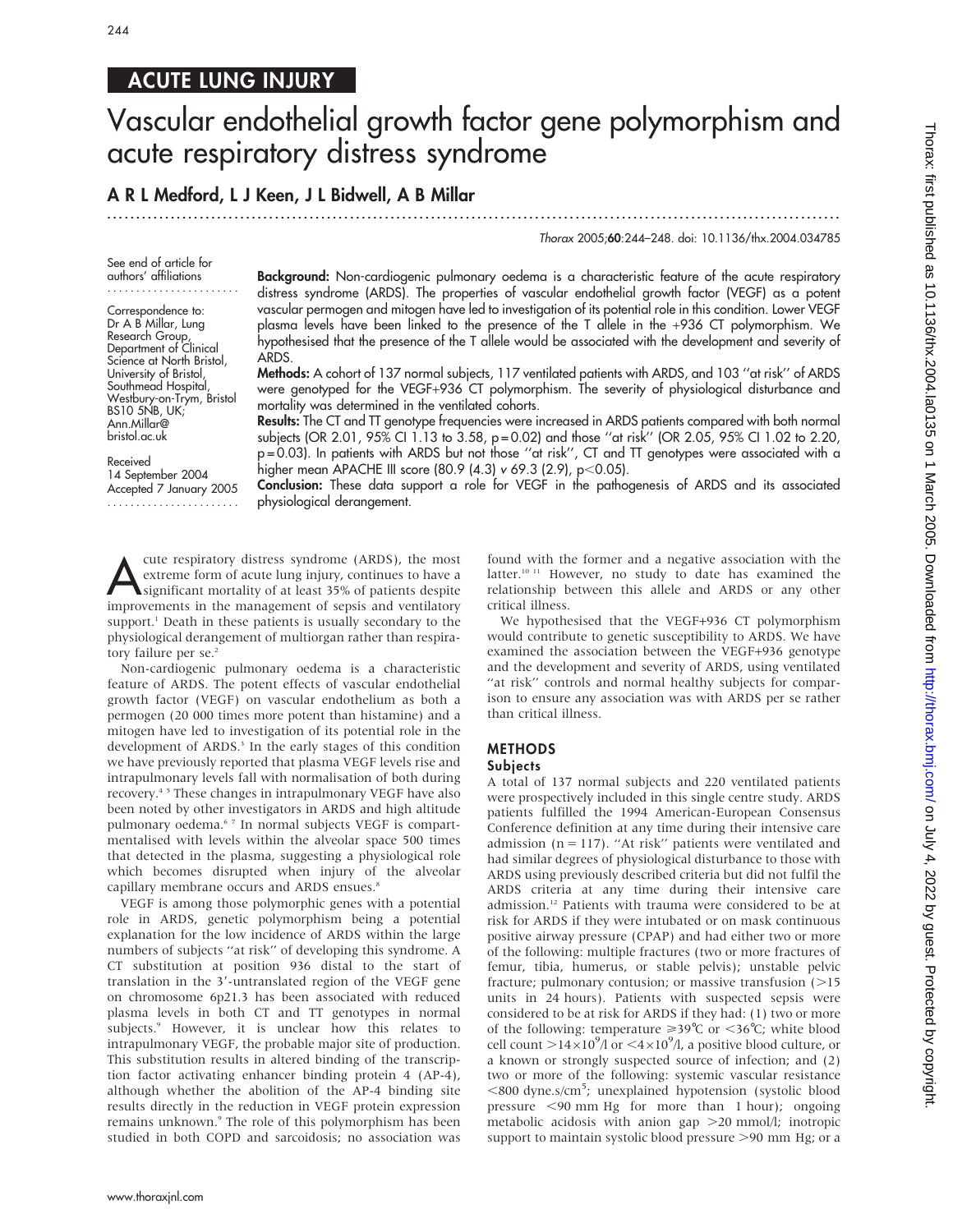|             |     | Mean (SE) age |           |
|-------------|-----|---------------|-----------|
| Group       | No  | (years)       | Sex (F:M) |
| Normal      | 137 | 52(1.7)       | 66:64     |
| "At risk"   | 103 | 64(1.4)       | 43:58     |
| <b>ARDS</b> | 112 | 61(1.4)       | 44.64     |

platelet count of  $\langle 81 \times 10^9 \text{A} \rangle$ <sup>12</sup> All subjects were of North European origin and reflected the general population. The protocol was approved by the North Bristol NHS Trust local research ethics committee and patients or their surrogates gave informed consent.

#### Clinical data

Murray Lung Injury, Acute Physiology and Chronic Health Evaluation II (APACHE II), Acute Physiology and Chronic Health Evaluation III (APACHE III), and Simplified Acute Physiology (SAPS II) scores were recorded for each ICU patient. The Murray Lung Injury score is an accepted indicator of degree of pulmonary injury and oxygenation whereas APACHE II, APACHE III and SAPS II scores indicate the degree of generalised physiological disturbance. Twenty eight and 60 day mortality were also recorded.

### DNA extraction

Genomic DNA was extracted from whole blood using a standard phenol-free high salt method as previously described.<sup>13</sup>

#### Induced heteroduplex generator (IHG) analysis for VEGF+936 C/T polymorphism

IHG analysis was used to allow simple, rapid and unequivocal genotyping. An IHG reagent was synthesised as a long oligonucleotide before purification. The patient samples and IHG reagents were amplified separately by PCR. PCR mixes (50  $\mu$ I) contained 0.5  $\mu$ M each of forward and reverse primers (VEGF forward: 5'-TTTGGGT CCGGAGGGCGAGA-3', VEGF reverse: 5'-TTCCGGGCTCGGTGATTTAGC-3') 2.5 mM MgCl<sub>2</sub>, 200  $\mu$ M of each dNTP,  $1 \times Taq$  polymerase buffer (75 mM Tris-HCl pH 8.8, 20 mM  $(NH_4)_2SO_4$ , 0.01% V/V Tween), 0.5 unit Taq polymerase (Advanced Biotechnologies), and either diluted IHG reagent or 500 ng genomic DNA.

Following an initial denaturation at 95˚C for 5 minutes, 35 cycles of 95℃ for 1 minute, annealing at 61℃ for 1 minute and  $72^{\circ}$ C for 1 minute were performed, followed by a final extension at 72˚C for 7 minutes. Equal volumes of amplicons from genomic DNA and IHG reagents were mixed, denatured at  $95^{\circ}$ C for 5 minutes, and allowed to cool slowly using controlled ramping to 37˚C over a 30 minute period. Heteroduplexes were resolved by electrophoresis and visualised on a Kodak digital imaging system using a 302 nm UV

transilluminator. Ten random samples were directly sequenced to confirm genotyping accuracy.

## Statistical analysis

A preliminary power calculation suggested 100 patients would be required in each group to show an odds ratio of 2 in allele or genotype frequency on the basis of previous noted allele frequencies.<sup>9</sup> Allele frequencies were estimated by gene counting. Statistical analysis was performed using Graph Pad Prism version 4 software.  $\chi^2$  tables were used to compare the observed number of each genotype with those expected for a population in Hardy-Weinberg equilibrium and to compare genotype frequencies between the patient populations and the control groups. Genotype and allele frequencies were compared using Fisher's exact test. Non-parametric data were normalised by log transformation. Demographic and severity score data were analysed by two factor analysis of variance. When analysis of variance was significant, Bonferroni's correction was applied for multiple group comparisons. For all tests a p value of  $\leq 0.05$  was considered significant.

# RESULTS

## Baseline characteristics

Table 1 shows baseline characteristics for normal subjects, ventilated ''at risk'' patients, and patients with ARDS. The risk factor profiles of the ''at risk'' and ARDS cohorts are shown in table 2. The ''at risk'' and ARDS ventilated cohorts were also matched in terms of generalised physiology severity scores (APACHE II, APACHE III and SAPS II), but Murray Lung Injury scores were higher in the ARDS cohort as expected  $(2.84 (0.06) v 1.36 (0.08), p<0.001)$ .

#### CT, TT genotype and T allele frequencies in patient groups

Table 3 shows the genotype and allele frequencies for the three different groups. For all samples, genotype distribution was in Hardy-Weinberg equilibrium ( $\chi^2 = 1.42$ , p = 0.23 for normal;  $\chi^2 = 0.729$ , p = 0.39 for "at risk"; and  $\chi^2 = 0.137$ ,  $p = 0.71$  for ARDS). CT and TT genotypes occurred significantly more frequently in the ARDS group than in the normal group (OR 2.01, 95% CI 1.13 to 3.58,  $p = 0.02$ ) and in those "at risk" (OR 2.05, 95% CI 1.02 to 2.20,  $p = 0.03$ ). The polymorphic T allele occurred significantly more frequently in the ARDS group (OR 1.77, 95% CI 1.06 to 2.91,  $p = 0.04$ ) than in the normal and the ventilated ''at risk'' groups (OR 1.82, 95% CI 1.04 to 3.18,  $p = 0.04$ ).

### CT, TT genotypes and mortality (28 and 60 day)

Table 4 shows 28 and 60 day mortality according to disease group and genotype. There were no significant differences in mortality between the ''at risk'' and ARDS cohorts as a whole (28 and 60 day mortality rates 27.2% v 36.6%, 30.1% v 38.4%, respectively). Twenty eight and 60 day mortality rates did not

| <b>Risk factor</b>      | "At risk" | <b>ARDS</b> | p value  |
|-------------------------|-----------|-------------|----------|
| Sepsis (combined)       | 72 (69.9) | 99 (84.6)   | $0.01*$  |
| Sepsis (chest)          | 37 (35.9) | 61(52.1)    | 0.21     |
| Sepsis (abdomen)        | 22(21.4)  | 30(25.6)    | 1.0      |
| Sepsis (unknown site)   | 10(9.7)   | 6(5.1)      | 0.11     |
| Sepsis (nervous system) | 3(2.9)    | 2(1.7)      | 0.65     |
| Massive transfusion     | 22(21.4)  | 7(6.0)      | $0.001*$ |
| Acute pancreatitis      | 5(4.9)    | 9(7.7)      | 0.42     |
| Inhalational injury     | 4(3.9)    | 2(1.7)      | 0.42     |
| Total                   | 103       | 117         | N/A      |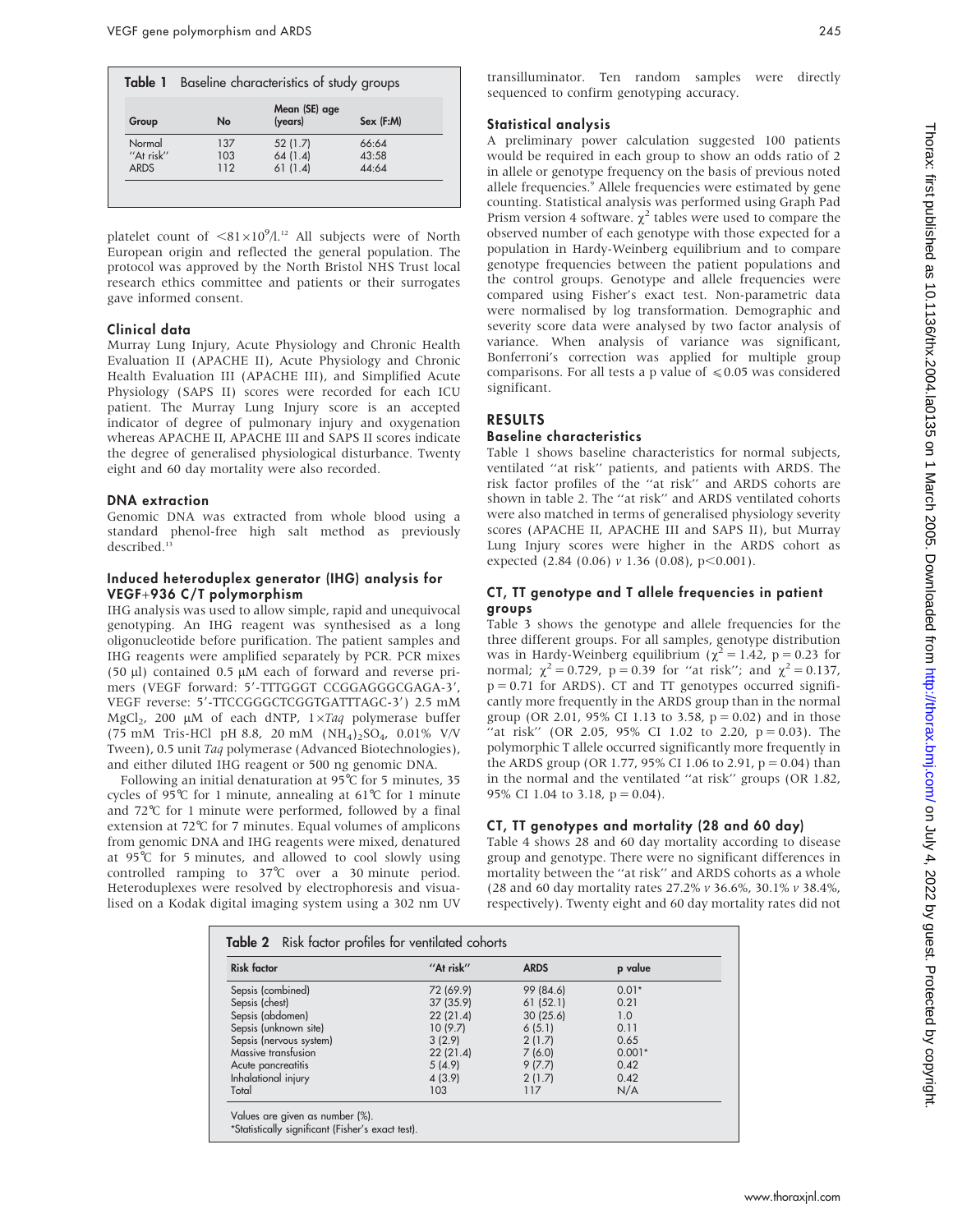| Group       | <b>No</b> | Genotype frequencies (%) |                | Allele frequencies (%) |            |
|-------------|-----------|--------------------------|----------------|------------------------|------------|
|             |           | CT.TT<br>(polymorphic)   | CC<br>(normal) | (polymorphic)          | (normal)   |
| Normal      | 137       | 27(19.7)                 | 110 (80.3)     | 30 (10.9)              | 244 (89.1) |
| "At risk"   | 103       | 20(19.4)                 | 83 (80.6)      | 22 (10.7)              | 184 (89.3) |
| <b>ARDS</b> | 112       | $37(33.0)^*$             | 75 (67.0)      | 40 (17.9) +            | 184 (82.1) |

differ between CT/TT and CC genotypes in ''at risk'' (OR 1.19, 95% CI 0.41 to 3.48, p = 0.78 and OR 1.32, 95% CI 0.47 to 3.72,  $p = 0.59$ , respectively) or ARDS cohorts (OR 1.81, 95%) CI 0.80 to 4.05,  $p = 0.21$  and OR 1.90, 95% CI 0.85 to 4.23,  $p = 0.15$ , respectively).

### CT, TT genotypes and physiological scores

Table 5 shows the ICU severity scores according to disease group and genotype. There was no association between genotypes and Lung Injury score, APACHE II or SAPS II scores. However, ARDS patients with CT or TT genotypes had significantly higher APACHE III scores than those with CC genotypes (80.9 (4.3)  $v$  69.3 (2.9), p $<$ 0.05).

#### DISCUSSION

This study suggests an association between a specific allele (the VEGF+936 T allele) and susceptibility to ARDS and its associated physiological disturbance (APACHE III score). This supports previously published data suggesting a role for VEGF in ARDS.<sup>45</sup>

We attempted to minimise genetic confounding by rigorous phenotypic classification using an accepted definition of ARDS and ''at risk'' subjects. A ventilated ''at risk'' cohort was used for comparison to exclude the possibility of a false association with critical illness. In addition, prospective recruitment to each cohort was undertaken over the same time period reducing the possibility of recruitment bias as a cause of chance variation in genotype frequencies. The cohorts were all of North European origin to remove the possibility of altered genotype frequencies in different ethnicities. A higher VEGF+936 CT genotype frequency has been reported in a Japanese cohort than would be expected in a normal white population.<sup>14</sup>

There are some limitations to this study. In any genetic epidemiological study the cohort size is key and our sample size is modest compared with other similar studies, although consistent with our initial power calculation. Furthermore, the higher proportion of patients with sepsis and lower proportion of transfusion-related injury in the ARDS cohort and age differences limit the strength of our conclusions. However, the polymorphism under study is associated with a functional effect on the gene product and our results are biologically plausible.

In assessing the relationship between the VEGF polymorphism and other ARDS parameters, only the APACHE III physiological score was associated. This system uses statistical modelling techniques to weight and select the variables and multiple logistic regression to estimate risk of death, unlike the other scoring systems which use a more subjective method with weights and variables selected by expert opinion. There is some evidence to suggest that the APACHE III is a superior prognostic model.<sup>15</sup> However, further larger studies are required to confirm the absolute specificity of this association.

So why is there an apparent relation between the T allele, ARDS susceptibility, and severity of physiological dysfunction? Untested hypotheses include reduced VEGF expression via cellular gene enhancer effects or changes in VEGF isoform or receptor expression. These hypotheses would assume VEGF to have a protective role in recovery from lung injury and hence a more important effect of this polymorphism in the lung. It is possible the VEGF+936 CT polymorphism might be in linkage disequilibrium with another functional polymorphism, although this has yet to be demonstrated.

In vitro studies have confirmed that VEGF is abundant in the lung, especially in alveolar epithelium including A549 cells and preliminary data in primary human cultured type 2 alveolar epithelial cells (AE2 cells), suggesting it is the predominant pulmonary source of VEGF.16–19 Several lines of in vitro evidence point to a possible role for VEGF in repair and recovery following injury. Exogenous VEGF has been shown to act as a growth factor on human fetal pulmonary epithelial cells and is capable of restoring the ability of A549 cells to express VEGF in an acid exposure cellular model of injury, raising the possibility of an autocrine function in the lung.20 21 This has been described in specialised epithelial cells in other tissues.<sup>22</sup>

Animal models have contributed conflicting evidence for the role of VEGF in the lung. Some studies suggest a possible role in mediating lung injury. Adenoviral delivery of  $VEGF<sub>165</sub>$ to the lung causes non-cardiogenic pulmonary oedema. High tidal volume ventilation strategies in an acid induced murine model of lung injury increase VEGF receptor 2 (VEGFR2) expression although intrapulmonary VEGF expression per se was unchanged.<sup>23</sup> <sup>24</sup> However, other studies suggest a role in recovery from lung injury and a possible survival function for

| Group       | N   | Genotype   | 28 day<br>mortality (%) | 60 day<br>mortality $(\%)$ |
|-------------|-----|------------|-------------------------|----------------------------|
| "At risk"   | 103 | All        | 28/103 (27.2)           | 31/103(30.1)               |
|             | 20  | $CT.$ $TT$ | $6/20$ (30.0)           | 7/20 (35.0)                |
|             | 83  | CC         | 22/83 (26.5)            | 24/83 (28.9)               |
| <b>ARDS</b> | 112 | All        | 41/112 (36.6)           | 43/112 (38.4)              |
|             | 37  | $CT.$ $TT$ | 17/37 (45.9)*           | 18/37 (48.6) <sup>+</sup>  |
|             | 75  | <b>CC</b>  | 24/75 (32.0)*           | 25/75 (33.3)+              |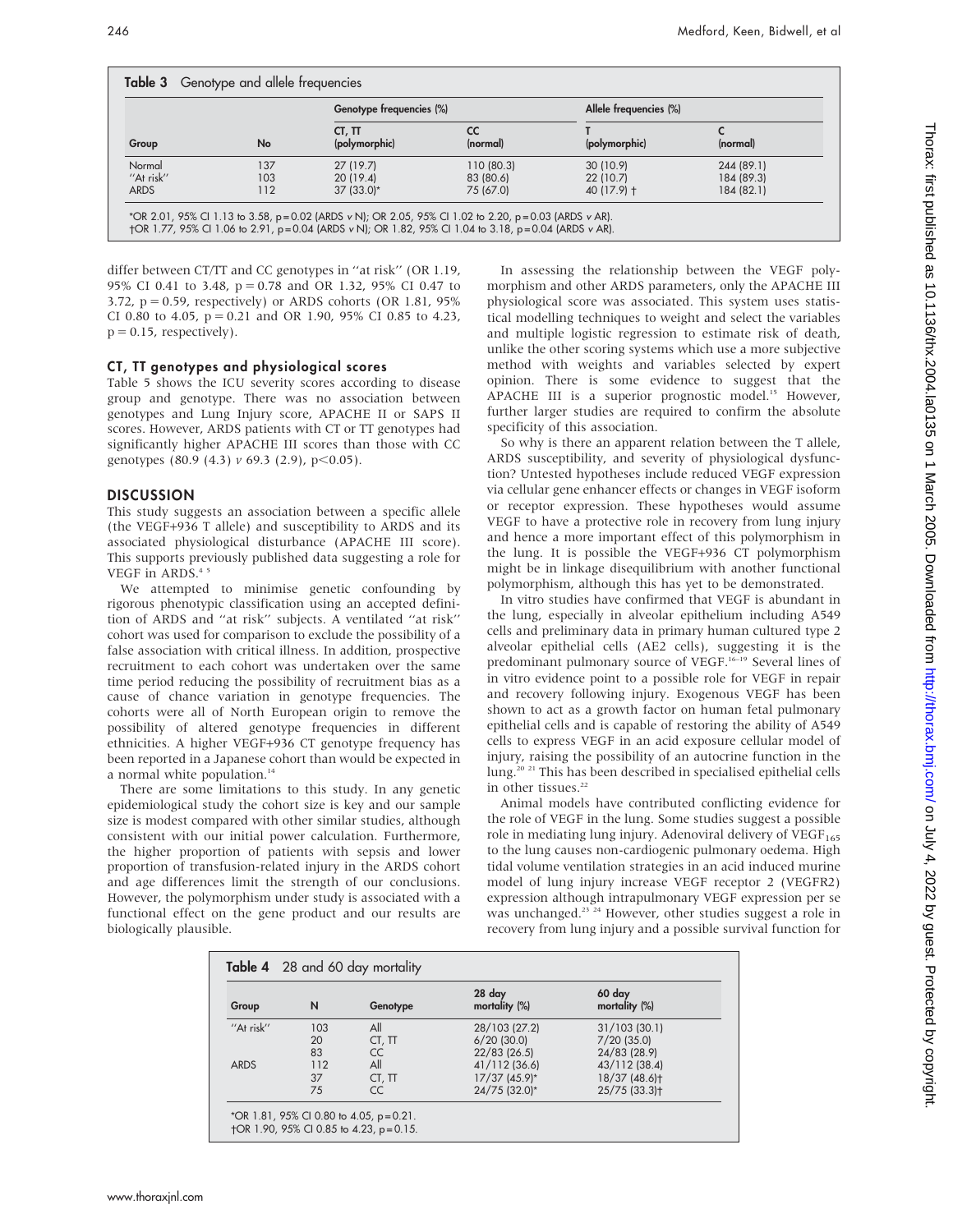| Group       | Genotype | <b>ICU</b> severity score |                |                  |                    |
|-------------|----------|---------------------------|----------------|------------------|--------------------|
|             |          | Murray Lung Injury        | <b>SAPS II</b> | <b>APACHE II</b> | <b>APACHE III+</b> |
| "At risk"   | All      | 1.36 (0.08)               | 42.2 (1.31)    | 17.0 (0.78)      | 67.9(2.34)         |
|             | CT, TT   | 1.21 (0.20)               | 39.9 (2.85)    | 18.0 (1.42)      | $62.2$ (4.87)      |
|             | CC       | 1.40 (0.09)               | 42.8 (1.47)    | 17.0 (0.78)      | 69.3(2.65)         |
| <b>ARDS</b> | All      | 2.84(0.06)                | 45.7 (1.32)    | 19.0 (0.75)      | 73.0 (2.47)        |
|             | CT, TT   | 2.74(0.11)                | 46.8 (2.63)    | 19.0 (1.30)      | 80.9† (4.33)       |
|             | CC       | 2.90(0.07)                | 45.2 (1.51)    | 18.5 (0.92)      | 69.3† (2.92)       |

Severity scores are expressed as mean (SE) values.

Data for APACHE II were log<sub>10</sub> transformed to normalise before statistical analysis.

p,0.05 (Bonferroni) ARDS CT, TT v ARDS CC (two way ANOVA, p = 0.02).

alveolar epithelium. Chronic VEGFR2 blockade in rats leads to alveolar apoptosis and emphysema and delivery of  $VEGF<sub>165</sub>$  to fetal mice protects against respiratory distress syndrome in hypoxia inducible transcription factor-2 $\alpha$  (HIF- $2\alpha$ ) knockout fetal mice.<sup>25 26</sup> In addition, VEGF partially mediates the protective effects of interleukin-13 (IL-13) in a murine hyperoxic model of lung injury.<sup>27</sup> In a lipopolysaccharide (LPS) induced murine model of lung injury, intrapulmonary levels of VEGF increased following injury for 96 hours, mirroring the increase in bronchoalveolar lavage fluid protein and neutrophils with significant VEGF localisation to lung epithelium.<sup>28</sup>

The role of VEGF in the normal human lung remains uncertain but evidence from clinical studies suggests a possible protective role in resolution from lung injury. Intrapulmonary levels are low in the early stages of ARDS and these increase with recovery in both ARDS and normal subjects exposed to high altitude pulmonary oedema.<sup>457</sup> However, VEGF levels may simply reflect damage to the alveolar epithelium as described in normal smokers and patients with idiopathic pulmonary fibrosis (IPF).<sup>29</sup> The reported functional effect of CT and TT genotypes in normal subjects has been a reduction in plasma levels.<sup>9</sup> We have previously detected raised plasma levels in the early stages of ARDS which normalised in recovery but increased in nonsurvivors, in contrast to bronchoalveolar lavage (BAL) fluid levels as described above.<sup>4</sup> There are no previous reports of the effects of the CT and TT genotypes on intra-alveolar VEGF and how these alleles might affect intrapulmonary production and resultant plasma levels if the lung is the main source of VEGF. In the presence of a normal alveolar epithelial membrane, we hypothesised that plasma levels would reflect alveolar levels and hence the T allele would predispose to ARDS. We did not obtain matched BAL fluid and plasma data at constant time points in relation to the onset of ARDS/''at risk'' patients which would have answered this question. The effect of these genotypes on resident lung cells such as the alveolar epithelium is required to enable the mechanism by which they may influence ARDS pathogenesis.

In conclusion, individuals with CT and TT genotypes are more susceptible to ARDS than normal subjects and ventilated ''at risk'' subjects and have a higher APACHE III score. Our data therefore suggest a potential role for VEGF gene polymorphism in the development of ARDS in humans. The possible role of other functional VEGF polymorphisms needs to be appraised.<sup>12–14</sup> Intrapulmonary delivery of VEGF may have a potential therapeutic role, either in reducing the risk of ARDS in an ''at risk'' group or reducing severity of disease in those with established disease, and genotyping may help target such therapy.

#### ACKNOWLEDGEMENTS

The authors thank Dr Nigel Wood for technical input with oligosynthesis, Emma Weston, Ann Hann, Dr David Thickett and

Southmead Hospital Intensive Therapy Unit staff for their assistance in patient recruitment, and Sharon Standen for her secretarial assistance.

#### Authors' affiliations .....................

A R L Medford, A B Millar, Lung Research Group, Division of Medicine, University of Bristol, Southmead Hospital, Bristol BS10 5NB, UK L J Keen, J L Bidwell, Department of Pathology and Microbiology

Homeopathic Hospital Site, University of Bristol, Bristol BS6 6JU, UK This study was supported by a grant from the British Lung Foundation.

The authors have no competing interests.

#### **REFERENCES**

- 1 Acute Respiratory Distress Syndrome Network. Ventilation with lower tidal volumes as compared with traditional tidal volumes for acute lung injury and the acute respiratory distress syndrome. N Engl J Med 2000;342:1301–8.
- 2 **Montgomery AB**, Stager MA, Carrico CJ, et al. Causes of mortality in patients with the adult respiratory distress syndrome. Am Rev Respir Dis 1985;132:485–9.
- 3 Dvorak HF, Brown LF, Detmar M, et al. Vascular permeability factor/vascular endothelial growth factor, microvascular hyperpermeability, and angiogenesis. A*m J Pathol* 1995;**146**:1029–39.
- 4 Thickett DR, Armstrong L, Christie SJ, et al. Vascular endothelial growth factor may contribute to increased vascular permeability in acute respiratory distress syndrome. Am J Respir Crit Care Med 2001;164:1601–5.
- 5 Thickett DR, Armstrong L, Millar AB. A role for vascular endothelial growth factor in acute and resolving lung injury. Am J Respir Crit Care Med 2002;166:1332–7.
- 6 Maitre BS, Boussat D, Jean M, et al. Vascular endothelial growth factor synthesis in the acute phase of experimental and clinical lung injury. Eur Respir J 2001;18:100–6.
- 7 Hanaoka MY, Droma A, Naramoto T, et al. Vascular endothelial growth factor in patients with high-altitude pulmonary edema. J Appl Physiol 2003;94:1836–40.
- 8 Kaner RJ, Crystal RG. Compartmentalization of vascular endothelial growth factor to the epithelial surface of the human lung. Mol Med 2001;7:240–6.
- 9 Renner WS, Kotschan C, Hoffmann B, et al. A common 936 C/T mutation in the gene for vascular endothelial growth factor is associated with vascular<br>endothelial growth factor plasma levels. J Vasc Res 2000;**37**:443–8.
- 10 Sakao SK, Tatsumi T, Hashimoto H, et al. Vascular endothelial growth factor and the risk of smoking-related COPD. Chest 2003;124:323–7.
- Morohashi KT, Takada K, Omori E, et al. Vascular endothelial growth factor gene polymorphisms in Japanese patients with sarcoidosis. Chest 2003;123:1520–6.
- 12 Matute-Bello GWC, Liles F, Radella KP, et al. Neutrophil apoptosis in the acute respiratory distress syndrome. Am J Respir Crit Care Med 1997;156:1969–77.
- 13 Gustincich SG, Manfioletti G, Del Sal C, et al. A fast method for high-quality nomic DNA extraction from whole human blood. Biotechniques genomic Diversion, 302.<br>1991;11:298–300, 302.
- 14 Awata TK, Inoue S, Kurihara T, et al. A common polymorphism in the 5'untranslated region of the VEGF gene is associated with diabetic retinopathy in type 2 diabetes. Diabetes 2002;51:1635–9.
- 15 Beck DH, Smith GB, Pappachan JV, et al. External validation of the SAPS II, APACHE II and APACHE III prognostic models in South England: a multicentre study. Intensive Care Med 2003;29:249-56.
- 16 Berse BL, Brown F, Van de WL, et al. Vascular permeability factor (vascular endothelial growth factor) gene is expressed differentially in normal tissues, macrophages, and tumors. Mol Biol Cell 1992;3:211-20.
- 17 Boussat SS, Eddahibi A, Coste V, et al. Expression and regulation of vascular endothelial growth factor in human pulmonary epithelial cells. Am J Physiol Lung Cell Mol Physiol 2000;279:L371–8.
- 18 Koyama SE, Sato A, Tsukadaira M, et al. Vascular endothelial growth factor mRNA and protein expression in airway epithelial cell lines in vitro. *Eur*<br>*Respir J* 2002;**20**:1449–56.